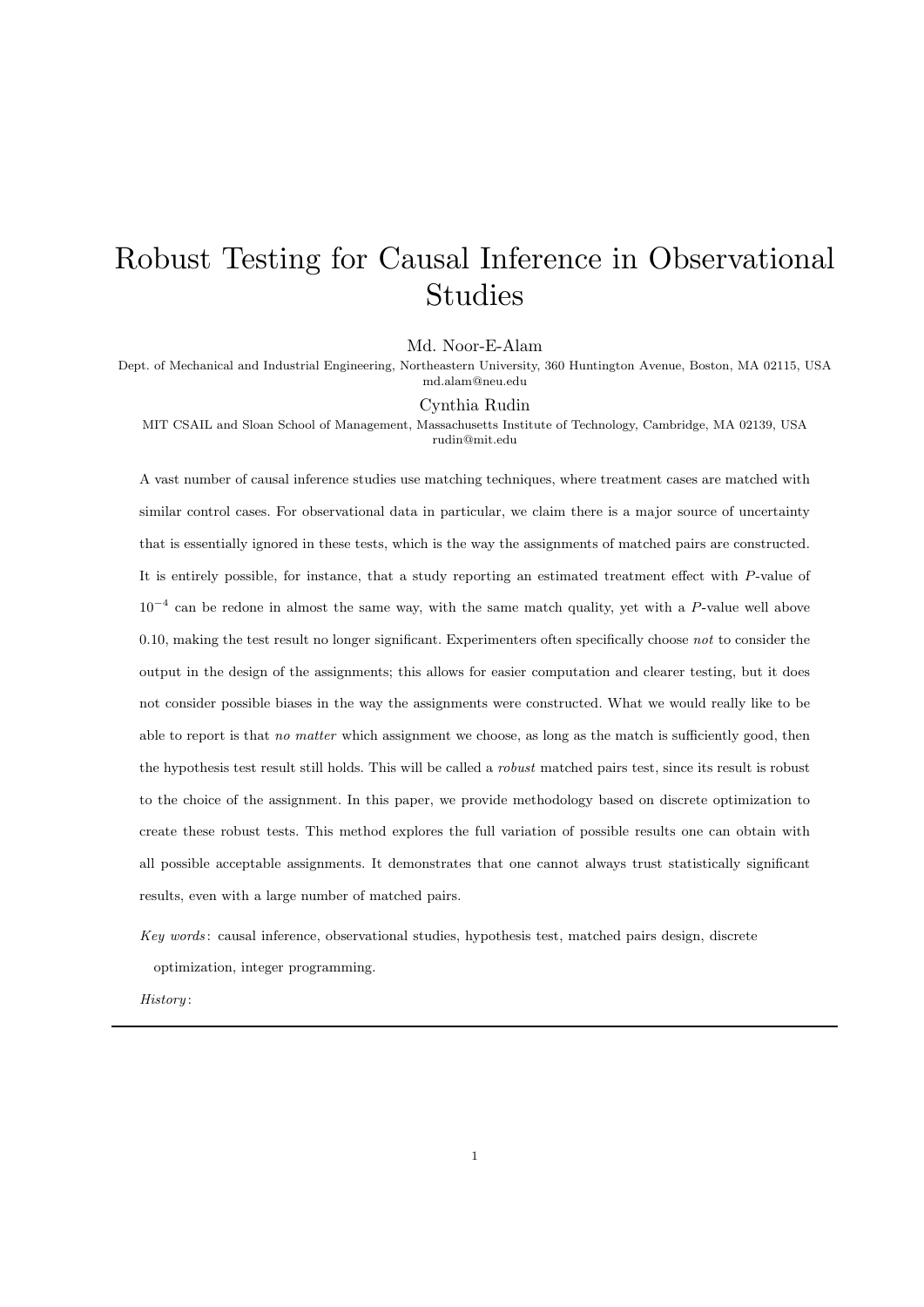### 1. Introduction

As massive and varied amounts of observational data are accumulating in healthcare, internet marketing, and governance, these data are increasingly used for understanding important cause and effect relationships. We might want to know whether a policy causes people to use fewer public services, or we might want to know whether a particular drug causes a side effect, or whether a view of an internet advertisement results in an increased chance of purchase. Controlled trials with matching treatment and controlled populations are often small and expensive, and not often possible due to the ethics of offering the treatment (e.g., exposure to lead), or perhaps not possible due to the fact that the treatment happened only in the past (e.g., lived in Morristown in the 1960s). Typically, for large amounts of observational data, we can construct matched pairs of observations, where one received the treatment and the other did not. Observations are matched on a set of attributes (age, gender, race), propensity scores, etc. The quality of the matches can be very important – poor matching algorithms can lead to wrong conclusions, and potentially to harmful politics, laws, and medical decisions.

Classically, assignments of treatment and control units to matches are constructed using a fixed design (Rosenbaum 2010a), without regard to the outcome (Rubin 2007, 2008). From our perspective, this could be a major flaw in the current paradigm. Choosing a single fixed design ignores a major source of uncertainty, which is the design itself, or in other words, the uncertainty related to the choice of experimenter. What if there were two possible equally good matchings, one where the treatment effect estimate is very strong and one where it is nonexistent? When we report a result on a particular matching assignment, we thus ignore the possibility of the opposite result occurring on an equally good assignment. It is entirely possible that two separate researchers studying the same effect on the same data, using two different equally good sets of pairs, would get results that disagree.

Our goal is to create robust matched pairs hypothesis tests for observational data. These tests implicitly consider all possible reasonably good assignments and consider the range of possible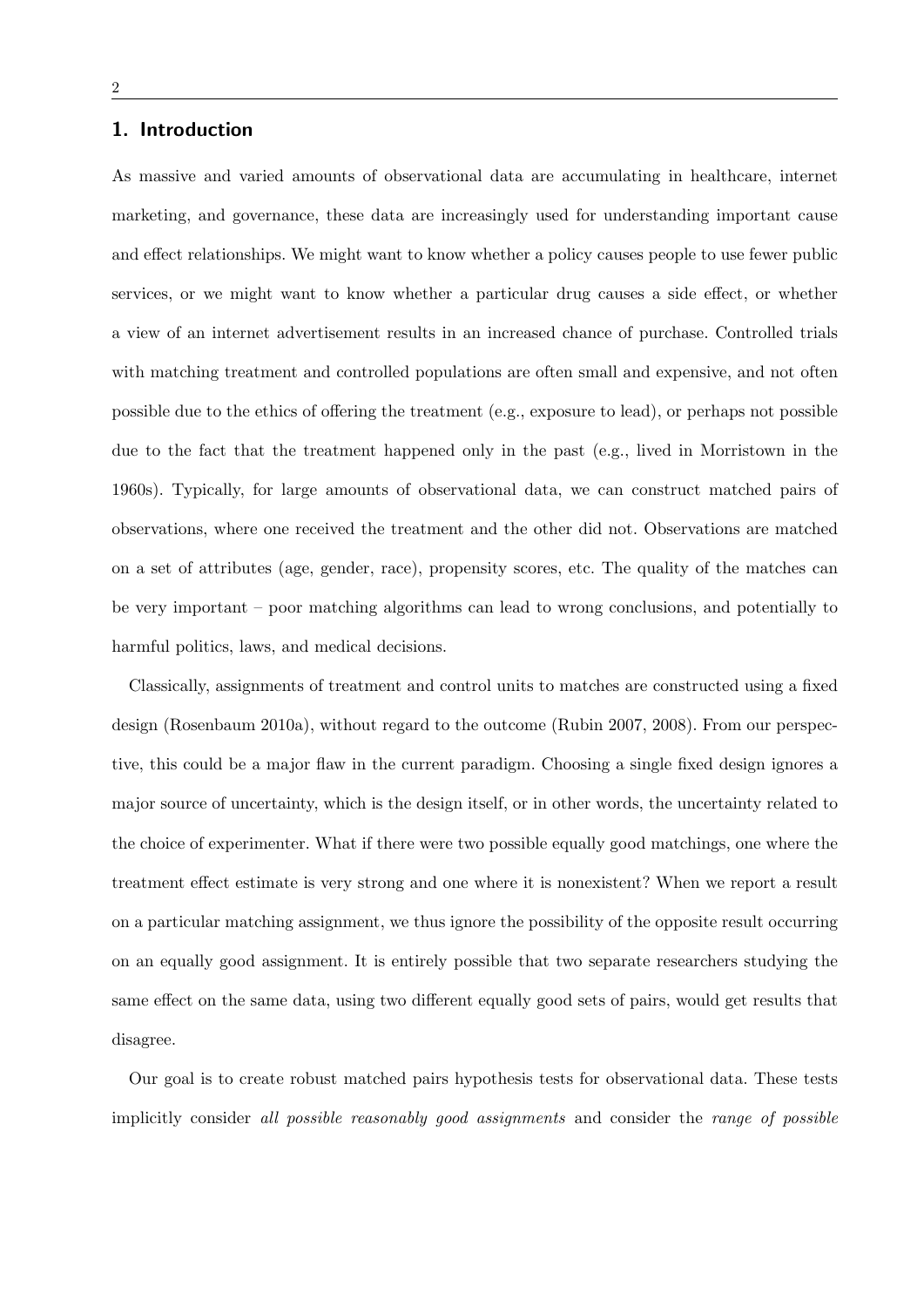outcomes for tests on these data. This is a more computationally demanding approach to hypothesis testing than the standard approach where one considers just a single assignment, but the result would be robust to the choice of experimenter. It is computationally infeasible (and perhaps not very enlightening) to explicitly compute all possible assignments, but it is possible to look at the range of outcomes associated with them. In particular, our algorithms compute the maximum and minimum of quantities like the treatment effect estimate,  $P$ -value, and  $z$ -score among the set of reasonably good assignments.

Finding a set of matched pairs that obey certain conditions is purely a data mining problem – we aim to locate a particular pattern of data within a database. Similar subfields of data mining, where the goal is to locate optimal subsets of data, include association rule mining and event detection. For these types of problems, modern discrete optimization techniques have rarely been used, though there is one recent precedent in the literature for matched pairs, namely the line of work by Zubizarreta (2012), Zubizarreta et al. (2013, 2014). Optimization techniques have major advantages over other types of approaches: (i) they are extremely flexible and allow the experimenter to match on very complex conditions, such as quantiles of attributes, which network optimization methods for matching cannot handle; (ii) they can be computationally efficient, depending on the strength of the integer programming formulation – strong formulations have relaxations close to the set of feasible integer solutions, and (iii) mixed-integer linear programs have guarantees on the optimality of the solution – in fact, they produce upper and lower bounds on the value of the optimal solution.

In what follows, we provide three basic constructions for robust hypothesis tests, one for a matched pairs z-test on the difference between two means, the second one for a McNemar's test for proportion data (1:1 matched pair design), and the third one for a  $\chi^2$  test also for proportion data (1:m matched pair design). The z-test and  $\chi^2$  test create nonlinear optimization problems that (in our experiments) were not able to be solved with a MINLP (mixed integer nonlinear programming) solver within a reasonable amount of time. Instead, we propose algorithms that solve a series of integer linear programs (ILPs) along a coarse one-dimensional mesh and then at finer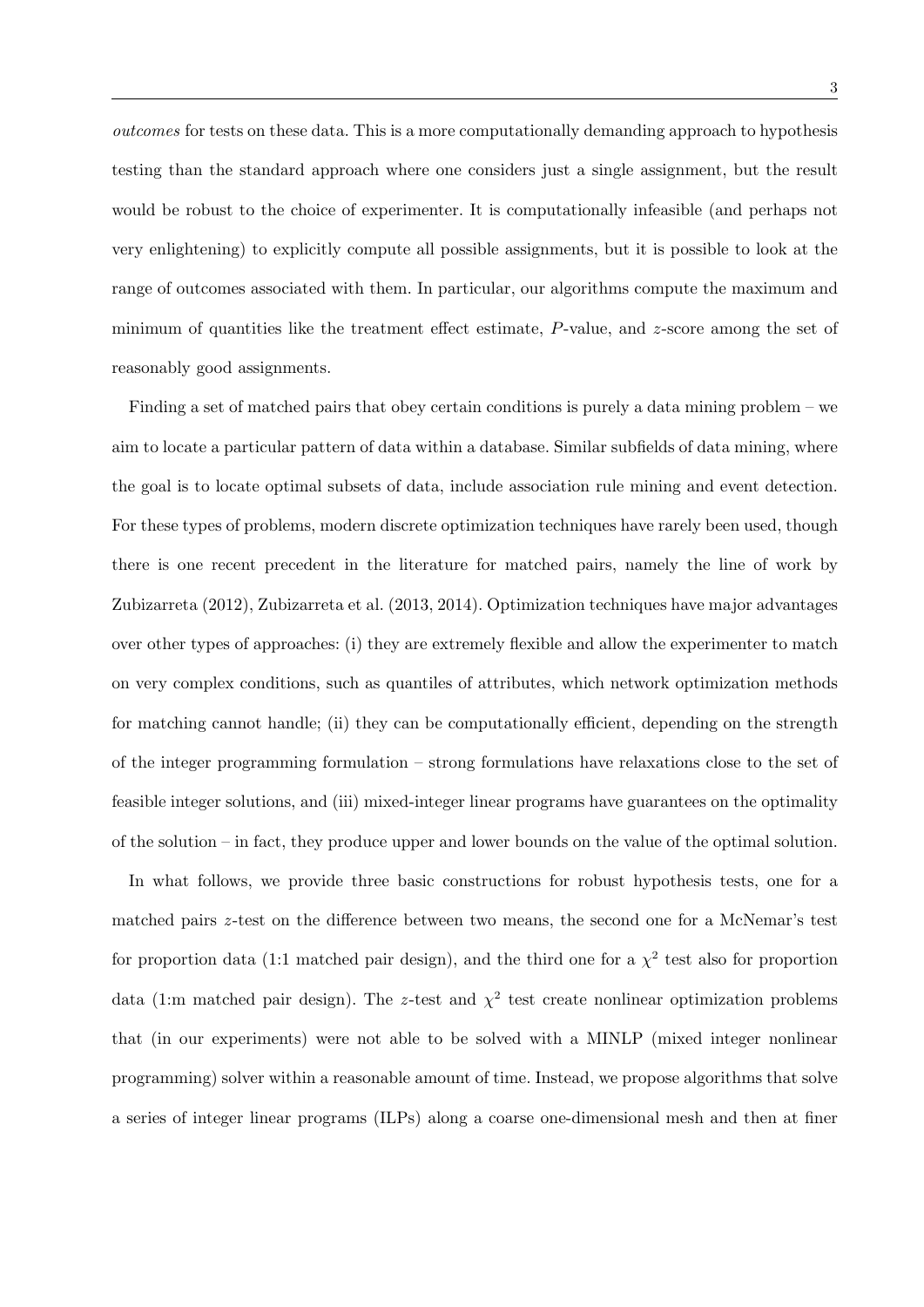one-dimensional meshes, until we achieve a solution with the desired precision. Computationally these methods are much more attractive, and scale to large datasets, as we demonstrate.

The remainder of this paper is organized as follows. Section 2 formalizes robust testing as our framework defines it. In Section 3, we propose an optimization-based approach to carry out the robust z -test for real valued outcome data. In Sections 4 and 5, we propose two optimizationbased approaches for inference on a proportion, one for 1:1 pair matching and another one is for 1-to-many matching. Section 6 presents empirical results and analysis.

## 2. Matching for Robust Tests

This work concerns the potential outcomes framework (see Holland 1986, Rubin 1974). In our notation  $X$  represents a vector of covariates for an individual, and  $Y$  is an outcome variable that depends on X and whether the patient was treated,  $Y(1, X)$  is the random variable for the outcome of a treated individual with covariates  $X$ , and  $Y(0, X)$  is the outcome for an untreated individual. We make the classical SUTVA assumption (the treatment status of any unit does not affect the potential outcomes of the other units), and assume conditional ignorability, which is that Y is independent of treatment  $T$  given  $X$ . We also assume unconfoundedness. Our goal is to determine whether we can reject the claim that certain standard quantities are zero, such as:

ATT: 
$$
\mathbb{E}_{(X|T=1),(Y|T=1,X)}[Y(1,X) - Y(0,X)|T=1]
$$
  
ATE:  $\mathbb{E}_{(X,Y)}[Y(1,X) - Y(0,X)].$ 

The distribution of  $X$  is different for the treatment and control groups, because there is a bias as to who receives the treatment. The distribution of  $Y|0, X$  and  $Y|1, X$  will be different if the treatment has an effect. To conduct our hypothesis test we have observations:

$$
(\mathbf{x}_1^t, y_1^t), ..., (\mathbf{x}_T^t, y_T^t)
$$
  

$$
(\mathbf{x}_1^c, y_1^c), ..., (\mathbf{x}_C^c, y_C^c).
$$

A matching operator determines which control is assigned to which treatment. For simplicity, we write an assignment operator that assigns at most one control to each treatment without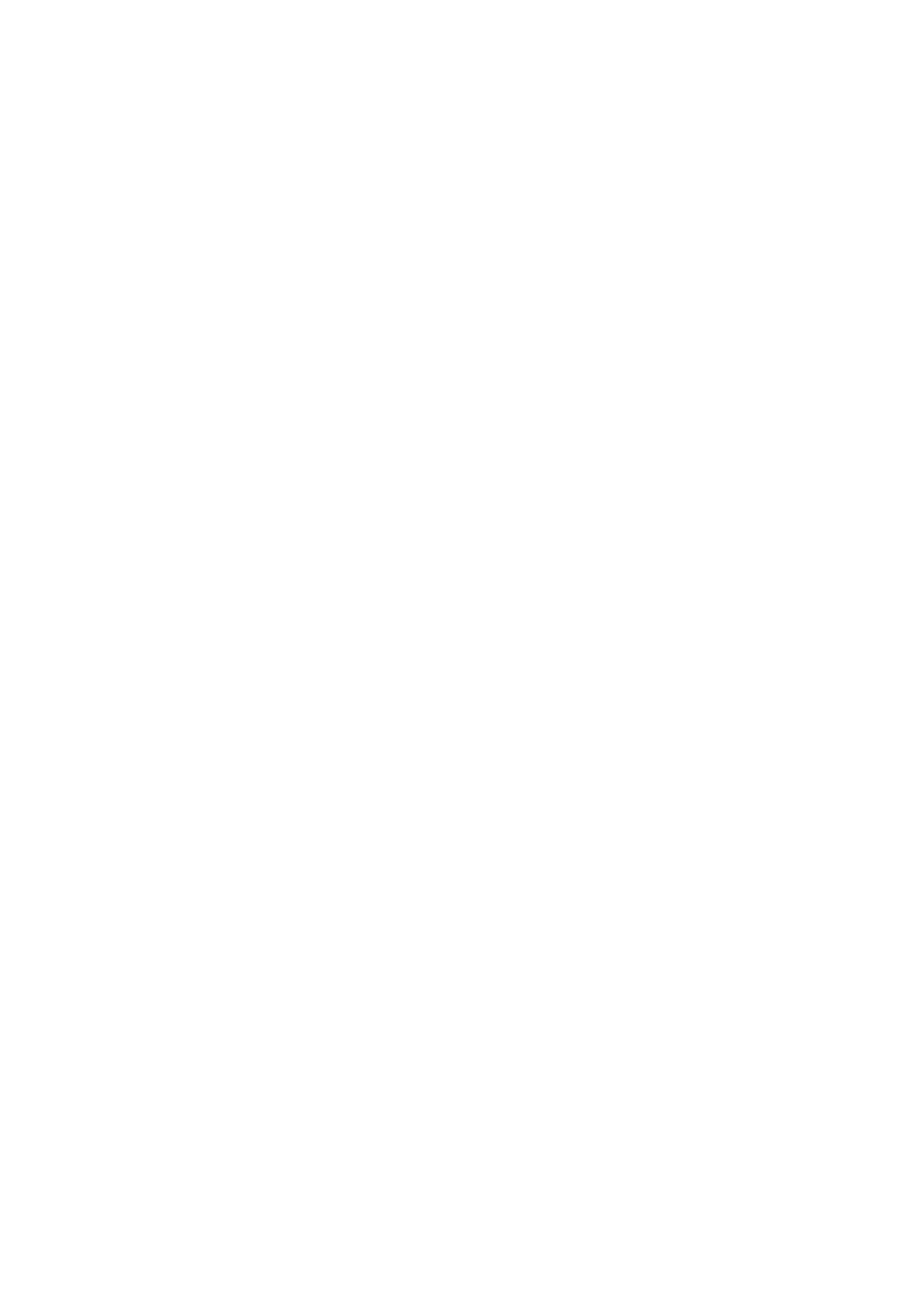and wind speed are less or equal to 2, 5 and 5, respectively for treated unit  $i$  and control unit  $i$ , 0 otherwise.

Figures 1 through 3 show the upper and lower bounds for the maximum objective function value for different  $b_l$  with  $n=30$ . These figures illustrate the meshes at different scales within the algorithm for computing the optimal solution for the maximization problem. Figures 4 through 6 illustrate the same phenomenon for minimization of the objective function. To produce Figure 7, we used similar procedure for producing Figures 1-6 at different values of n, namely  $n=30, 50$ , 70, 90, 110. The problem of finding pairs becomes infeasible above  $n = 110$ . Then each z-score was translated into a P-value  $1-\phi(z)$  for both the upper and lower bounds for each n. The P-value for the upper bounds are very close to 1 and the P-value for the lower bounds are close to 0, illustrating that there is a lot of uncertainty associated with the choice of experimenter – one experimenter choosing 90 matched pairs can find a P-value of  $\sim$  0 and declare a statistically significant difference while another experimenter can find a P-value of  $\sim 1$  and declare the opposite. In this case it is truly unclear whether or not mist has an effect on the total number of rental bikes.

A note of caution: if the experimenter simply chose the P-value for the largest set of matched pairs, this would have deterministically yielded a P-value of almost 1 for 110 matched pairs. This is potentially very misleading  $-$  if we asked for slightly fewer pairs the result becomes completely unclear. Essentially, this casts doubt on the robustness of this particular choice used in standard practice.

#### 6.2. Case Study 2

In this case study we have used the data from a U.S. Department of Justice study regarding crime during the transition to adulthood, for youths raised in out-of-home care (see Courtney and Cusick 2010). Each observation represents a youth, and the outcome is whether he or she committed a violent crime over the 3 waves of the study.

The (binary) covariates are as follows: hispanic, white, black, other race, alcohol or drug dependency, mental health diagnosis, history of neglect, entry over age of 12, entry age under 12, in school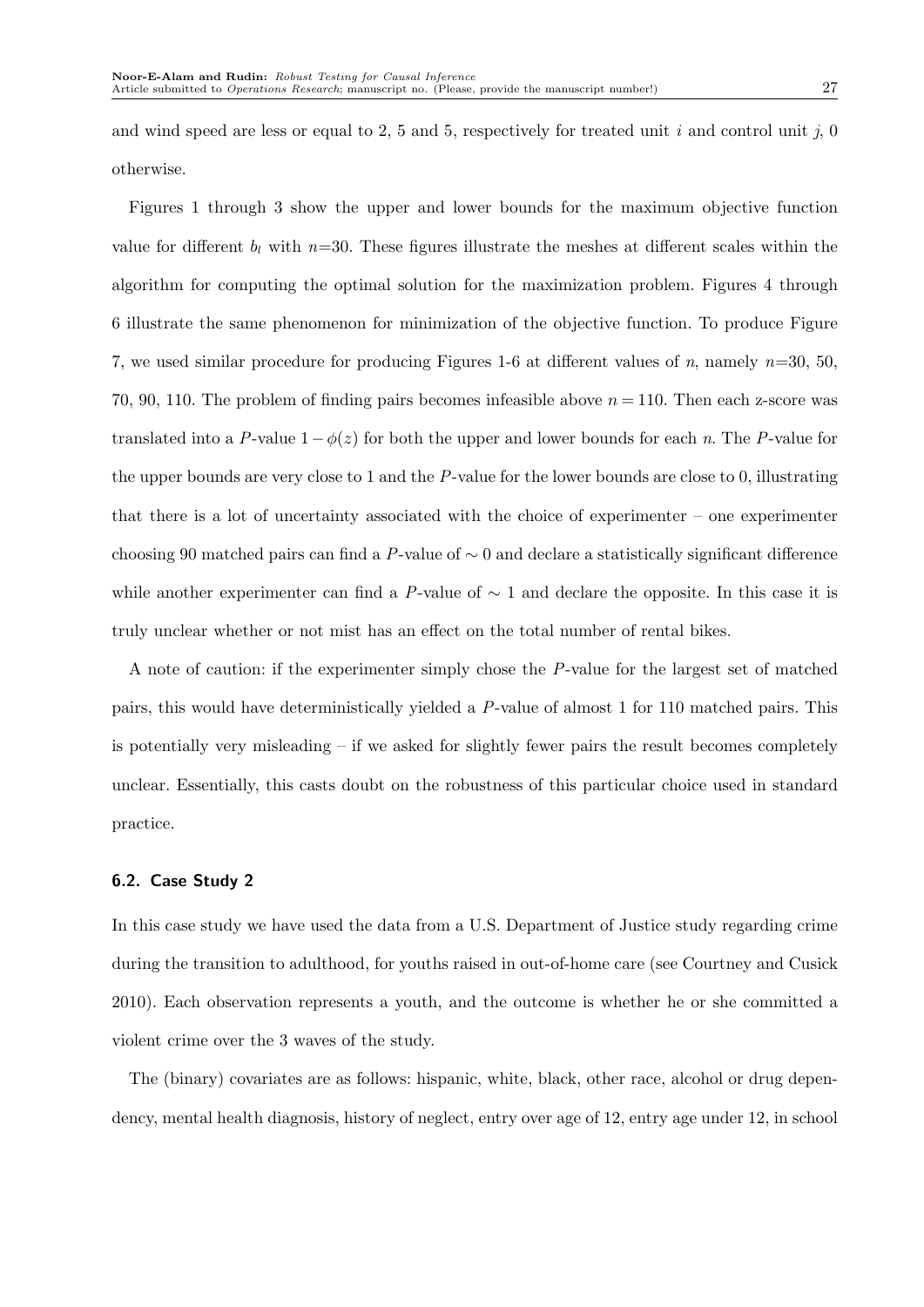

Figure 1 Upper and lower bounds for maximum z-test objective function value over a range of  $b_l$  (Case Study 1: n=30), illustrating the range for the finer mesh in the next step of the algorithm, which is found in Figure 2.



Figure 2 Upper and lower bounds for maximum z-test objective function value over a range of  $b_l$  (Case Study 1:  $n=30$ ), illustrating the range for the finer mesh in the next step of the algorithm, which is found in Figure 3.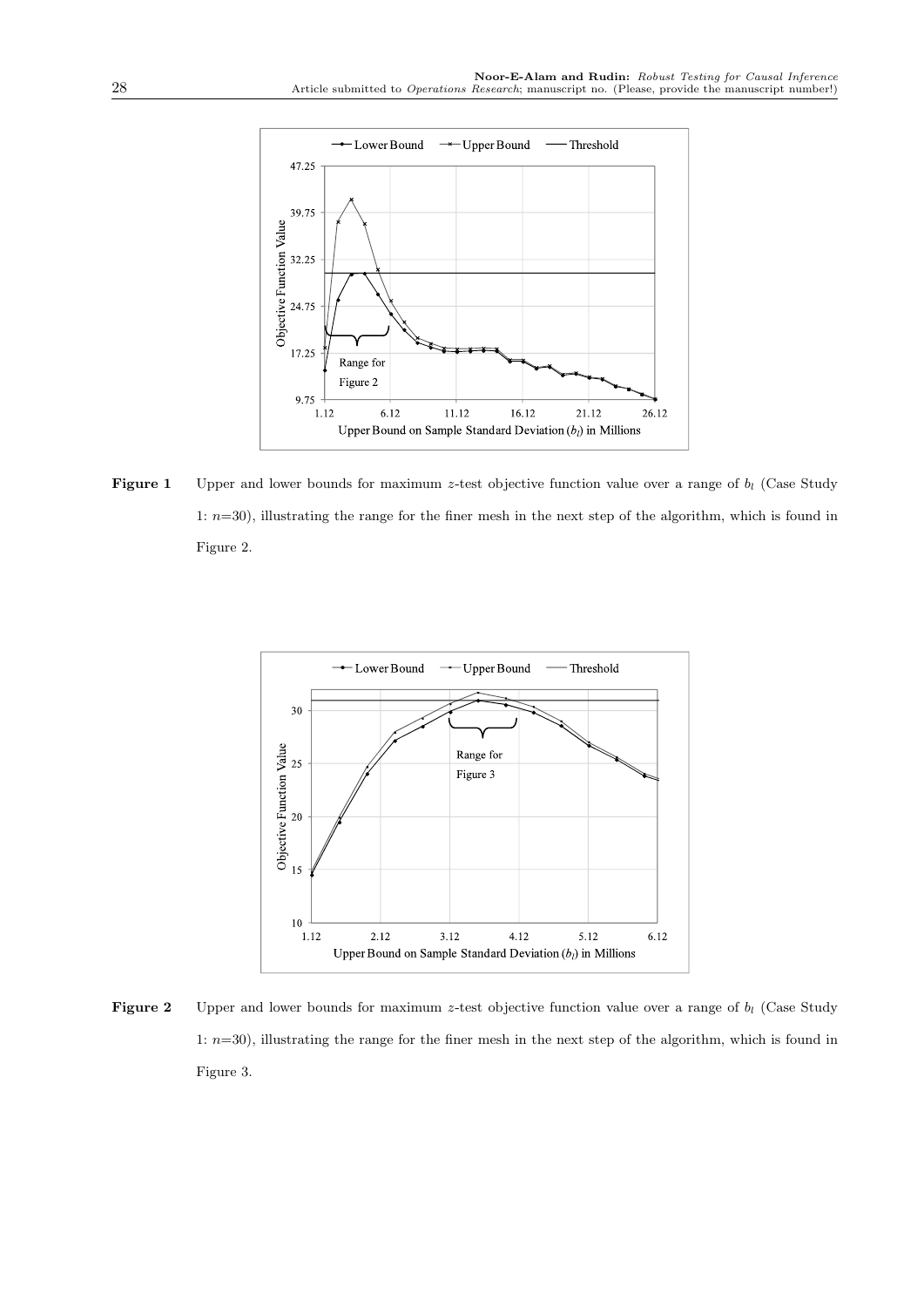

**Figure 3** Upper and lower bounds for maximum z-test objective function value over a range of  $b_l$  (Case Study 1:  $n=30$ , at the finest mesh. The final value for the maximization problem is between 31.41 and 31.48.



**Figure 4** Upper and lower bounds for minimum z-test objective function value over a range of  $b_l$  (Case Study 1:  $n=30$ ), illustrating the range for the finer mesh in the next step of the algorithm, which is found in Figure 5.

or employed, prior violent crime, any prior delinquency. The "treatment" variable is whether or not the individual is female; in particular we want to determine whether being female (controlling for race, criminal history, school/employment and relationship with parents) influences the probability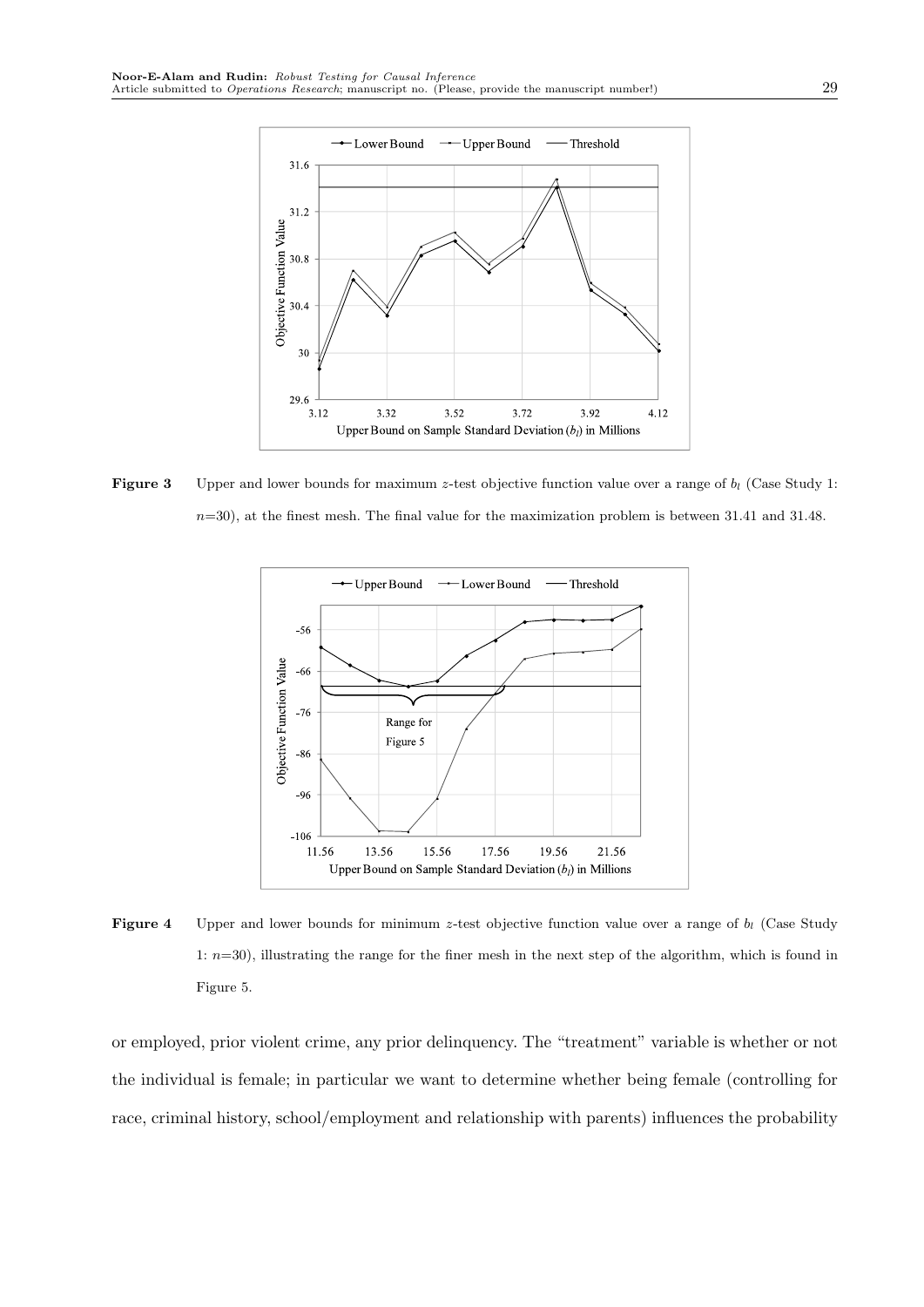**Figure 5** Upper and lower bounds for minimum z-test objective function value over a range of  $b_l$  (Case Study 1: n=30), illustrating the range for the finer mesh in the next step of the algorithm, which is found in Figure 6.



Figure 6 Upper and lower bounds for minimum z-test objective function value over a range of  $b_l$  (Case Study 1:  $n=30$ , at the finest mesh. The final value for the minimization problem is between -73.01 and -73.47.

of committing a violent crime. Here dist<sub>ij</sub> =1 whenever all covariates of treated unit i are the same as those of the control unit  $j$ , 0 otherwise.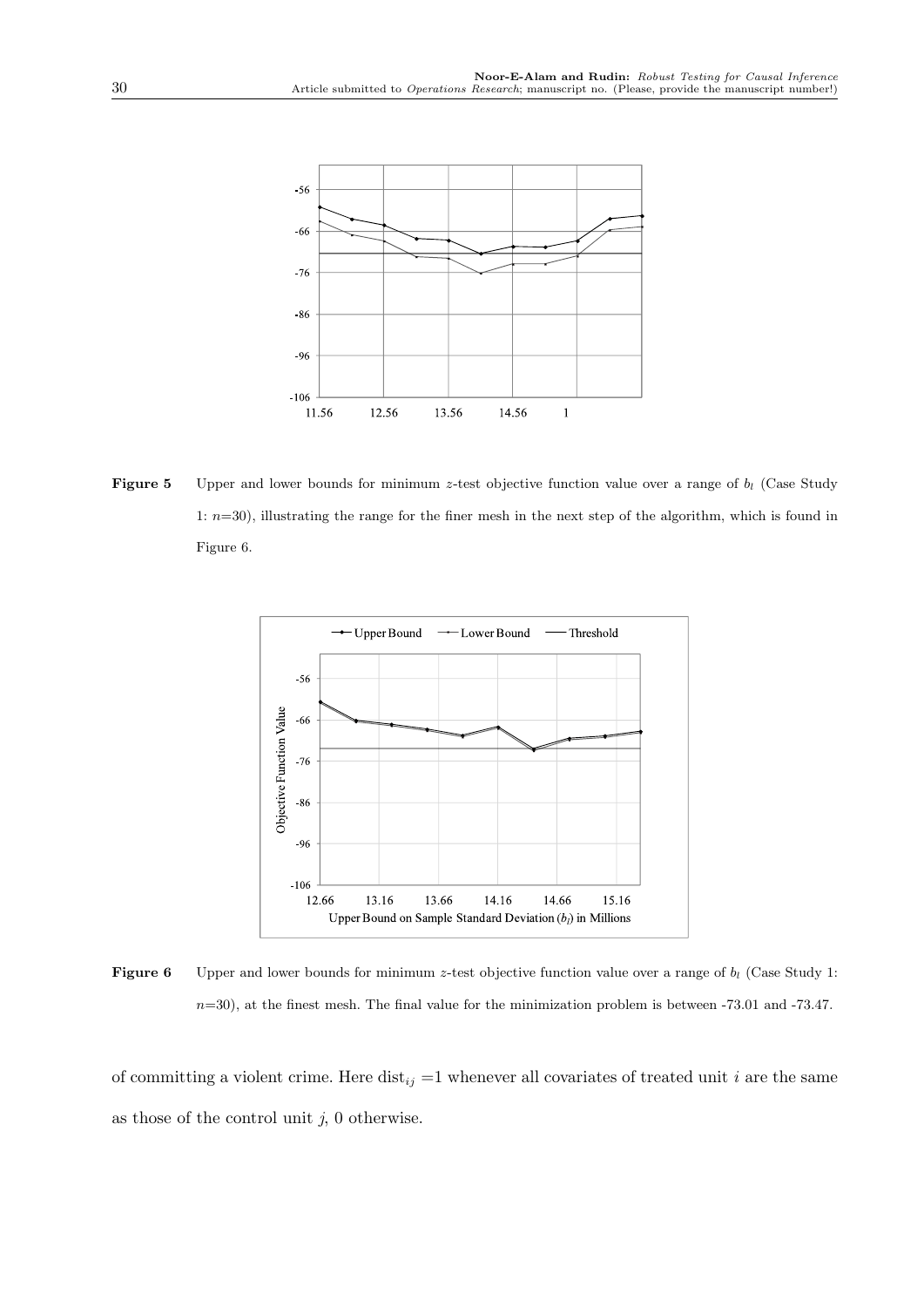

**Figure 7** Variation of z-test optimum P-values for different n. (Case Study 1)



Figure 8 Variation of McNemar's test optimum P-value for different m. (Case Study 2)

Figure 7 is constructed in an analogous way to Figure 8 (using McNemar's test rather the ztest) showing the total number of discordant pairs along the x axis. Here, any matched pairs assignment would show a significant difference for the risks of violence between males and females. This difference becomes more pronounced as the number of pairs increases. Thus, the outcome is robust to the choice of experimenter.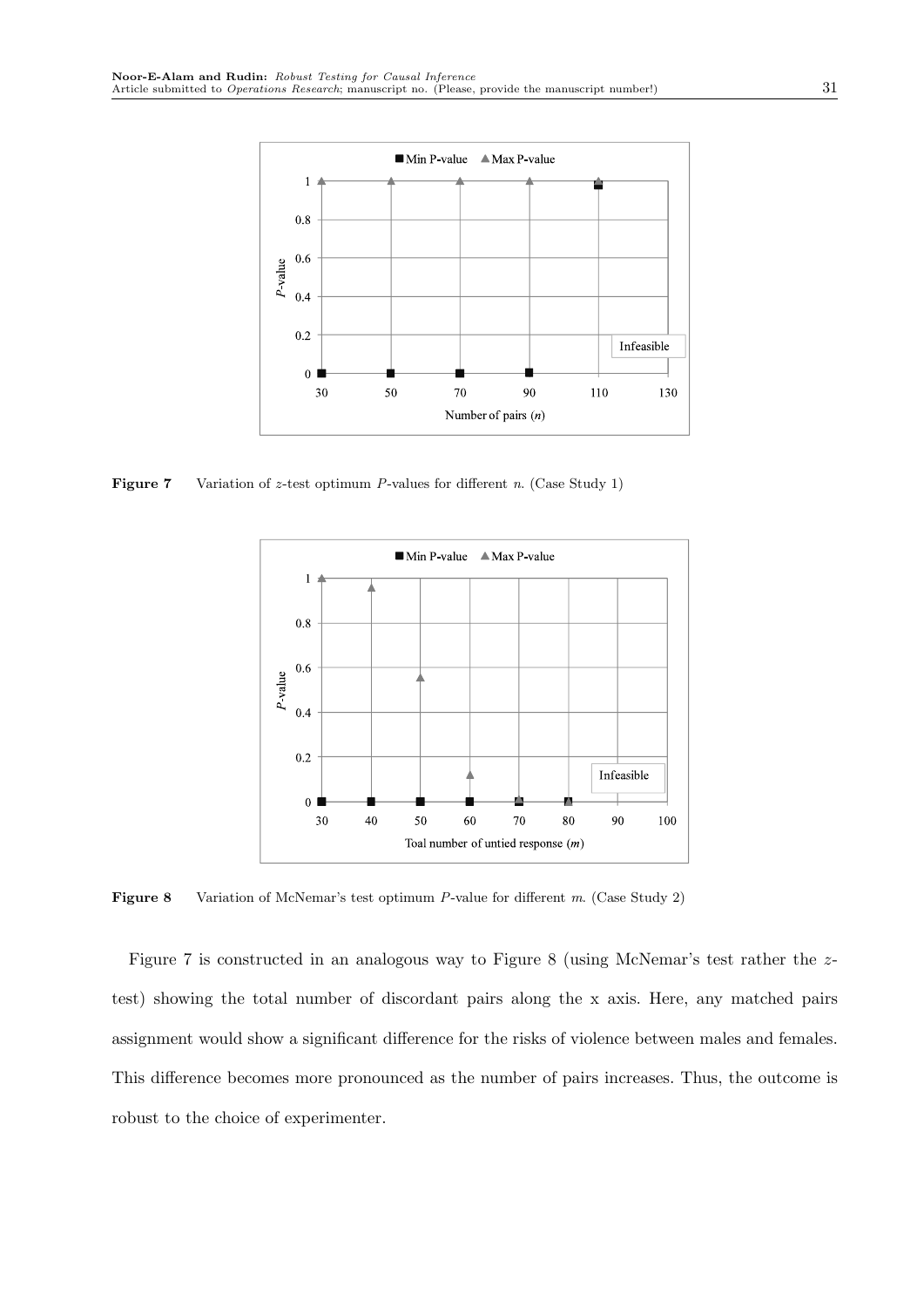

Figure 9 Variation of McNemar's test optimum P-value for different m. (Case Study 3)

#### 6.3. Case Study 3

In this case study we used GLOW (Global Longitudinal study of Osteoporosis in Women) data used in the study of Hosmer et al. (2013). Each row of data represents a patient and the outcome is whether or not the person developed a bone fracture. The treatment is smoking. The covariates are: age, weight, height, and BMI. Here dist<sub>ij</sub> =1 whenever the difference between covariates of treated unit i and control unit j are all less than or equal to 6, and dist<sub>ij</sub> =0 otherwise.

Figure 9 indicates robustly that smoking causes fracture, no matter which experimenter conducts McNemar's test.

We also ran the robust  $\chi^2$  test allowing up to  $M = 4$  control units per matched set. The minimum  $\chi^2$  value was 0, and the maximum was 5.2, where the solution for the maximum had several sets with  $m > 1$ . In particular, the count of pairs for the maximum solution is shown in Figure 10, illustrating that several treatment observations were matched with  $m = 4$  control observations, which gives them more weight in the solution. This unevenness of  $m$  could result naturally, depending on the density of treatment and control observations within the space x.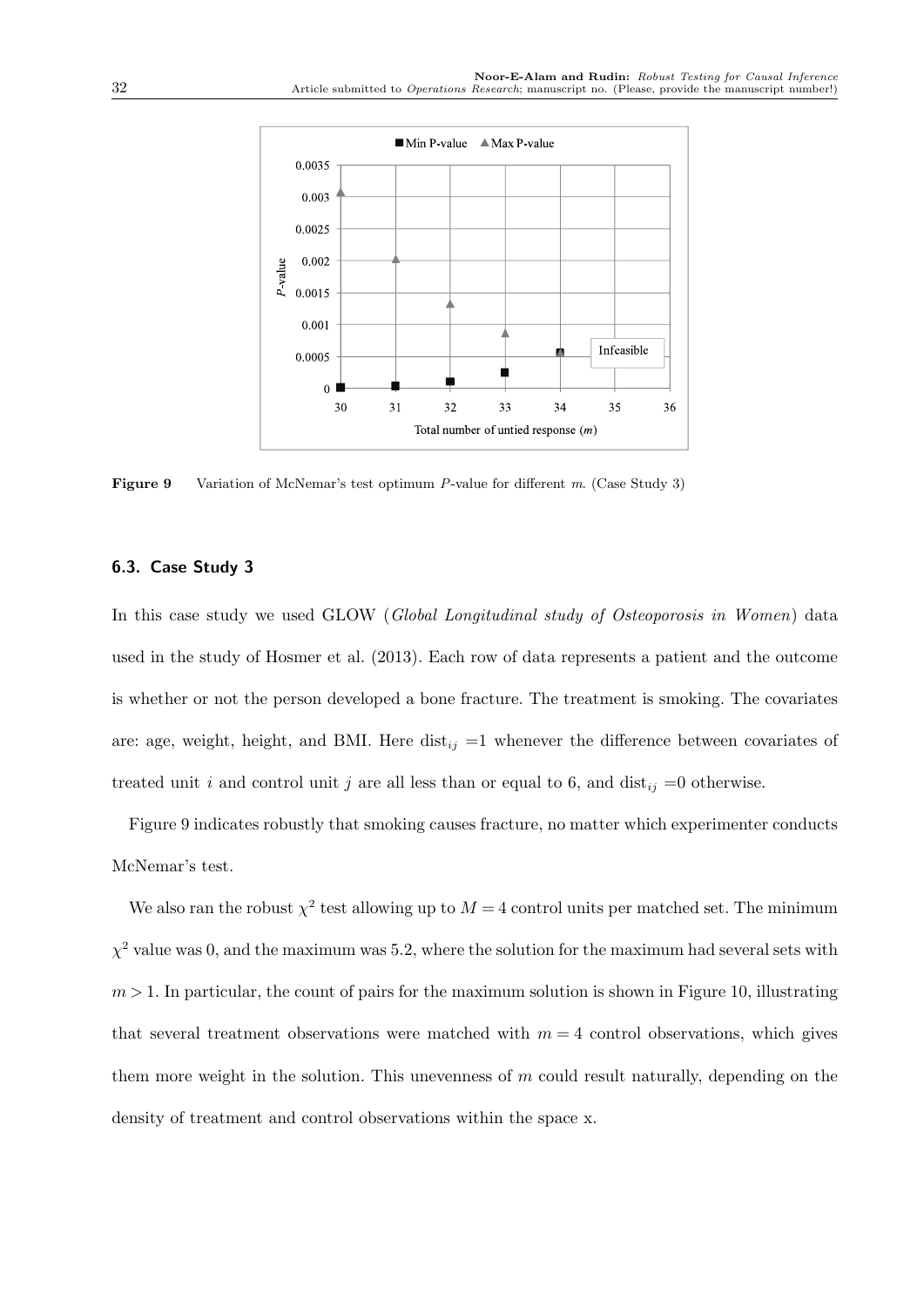

**Figure 10** Frequency of number of control units m matched with treated unit obtained by maximizing  $\chi^2$  test statistic. (Case Study 3)

#### 6.4. Case Study 4

In this case study, we used training program evaluation data described in Dehejia and Wahba (1999), and Dehejia and Wahba (2002), which were drawn from Lalonde (1986). This data set contains 15,992 control units and 297 treatment units. The covariates for matching are as follows: age, education, Black (1 if black, 0 otherwise), Hispanic (1 if Hispanic, 0 otherwise), married (1 if married, 0 otherwise), nodegree (1 if no degree, 0 otherwise), and earnings in 1975. The outcome is the earnings in 1978. The treatment variable is whether an individual receives job training. We computed distance between units as follows:  $dist_{ij} =1$  if covariates Black, Hispanic, married and nondegree were the same, and the differences in age, education and earnings in 1975 were less or equal to 5, 4 and 4000, respectively, for treated unit  $i$  and control unit  $j$ , 0 otherwise.

In the Figure 11, the P-value upper bounds are 1 and the P-value lower bounds are 0, illustrating that there is a lot of uncertainty associated with the choice of experimenter – one experimenter choosing 287 matched pairs can find a P-value of  $\sim$  0 and declare a statistically significant difference while another experimenter can find a P-value of  $\sim$  1 and declare the opposite. In this case it is truly unclear whether or not training has an effect on the earnings. To sanity check whether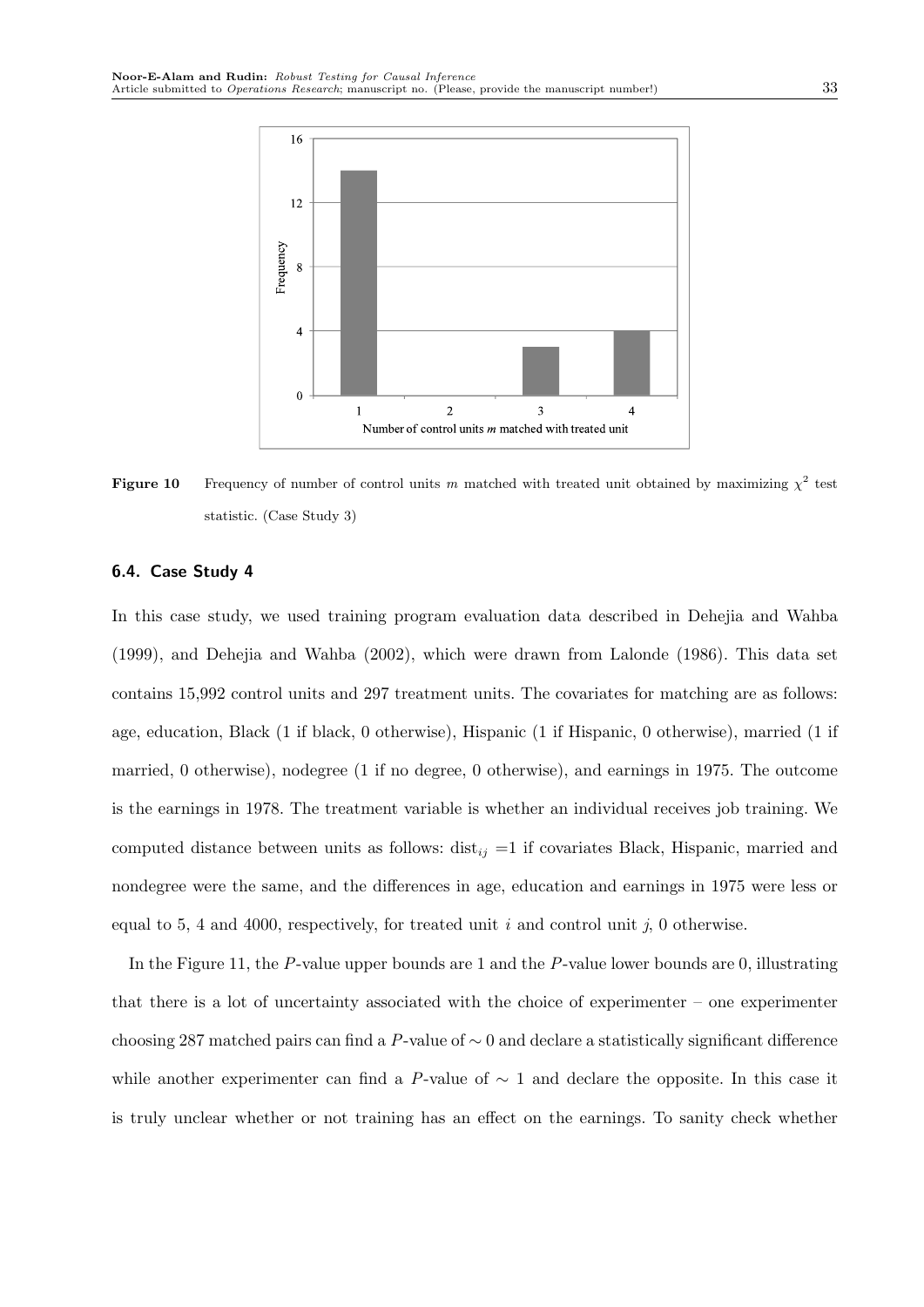

**Figure 11** Variation of z-test optimum P-values for different n. (Case Study 4)



Figure 12 Variation of z-test optimum P-values for different n. (Case Study 4 with additional random noise on the treatment outcome)

a reasonably sized effect would have been detected had one been present, we injected synthetic random noise (with normal distribution of mean  $\simeq $10,000$  and standard deviation  $\simeq $100$ ) on the treatment outcome, and the z-test (see Figure 12) robustly detects the treatment effect before the solutions become infeasible.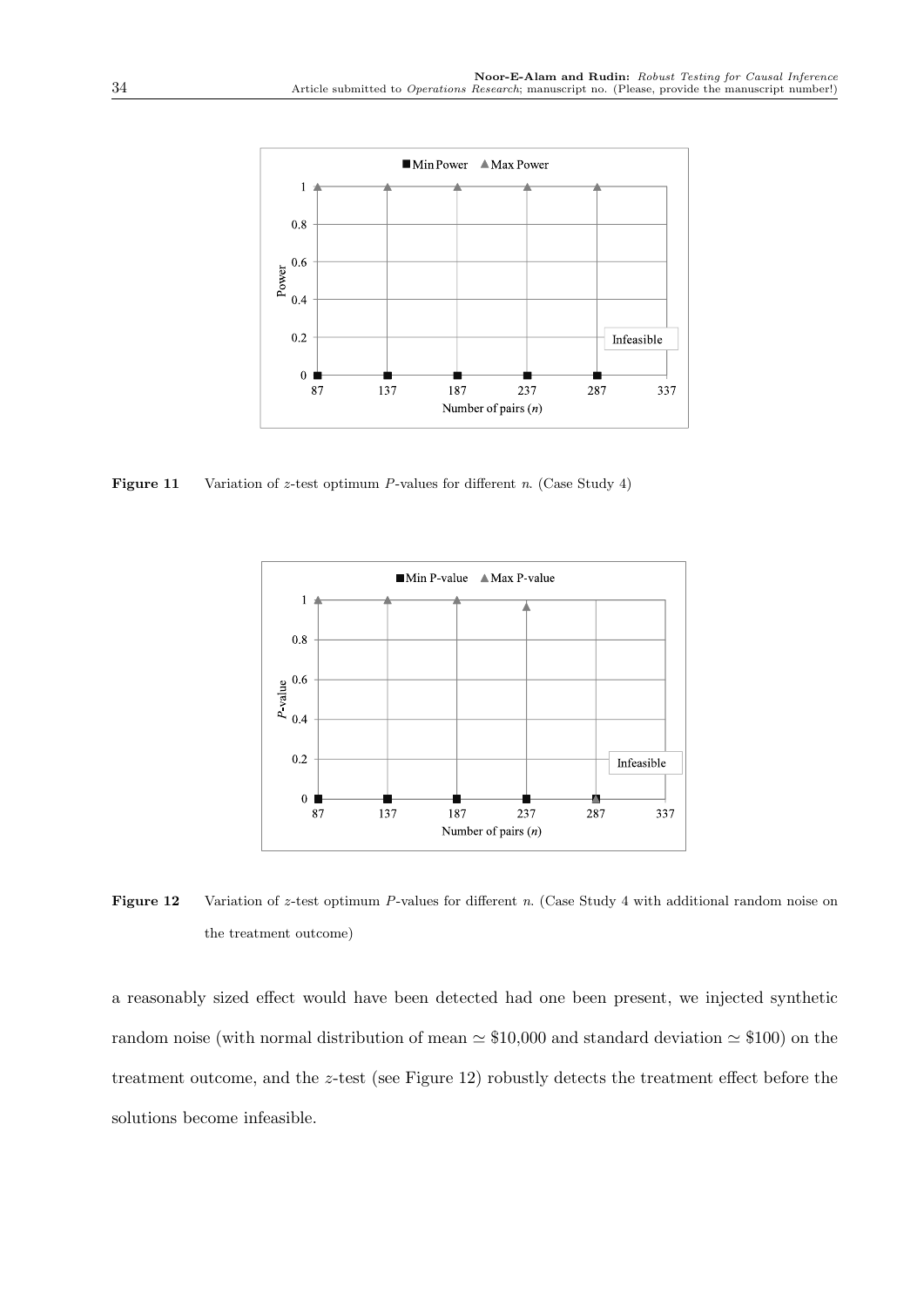### 7. Conclusions

Believing hypothesis test results conducted from matched pairs studies on observational data can be dangerous. These studies typically ignore the uncertainty associated with the choice of experimenter, and in particular, how the experimenter chooses the matched pairs. In one of our case studies, we showed that it is possible to construct matched pairs so that the treatment seems to be effective with high significance, and yet another set of matched pairs exists where the estimated treatment effect is completely insignificant. We want to know that for any reasonable choice of experimenter who chooses the assignments, the result of the test would be the same.

In this work, we considered the most extreme sets of assignments that can be constructed, in a computationally efficient way involving integer linear programs. These are the most extreme hypothesis test results from reasonable matched pairs. Across the sciences, medical informatics, politics, and in other areas, if we not only knew that the test was significant for some experimenter, but that it was significant for all reasonable experimenters, then the result would be much more trustworthy, and relevant to policy makers.

In the future, we have been extending this work to nonparametric hypothesis tests. Another avenue for further research is to consider tests applying to evidence factors, where units are given different levels of treatment assignment (see Rosenbaum 2010b, 2011).

## Acknowledgments

The authors express their gratitude to the Natural Sciences and Engineering Research Council of Canada (NSERC) for their financial support of this research.

## References

Breslow, N.E., N.E. Day. 1980. Statistical methods in cancer research. volume i - the analysis of case-control studies. IARC scientific publications **32** 5–338.

Chen, D.-S., R.G. Batson, Y. Dang. 2011. Applied Integer Programming: Modeling and Solution. Wiley.

Courtney, M.E., G.R. Cusick. 2010. Crime during the transition to adulthood: How youth fare as they leave out-of-home care in illinois, iowa, and wisconsin, 2002-2007. ICPSR27062-v1. Ann Arbor, MI: Inter-university Consortium for Political and Social Research.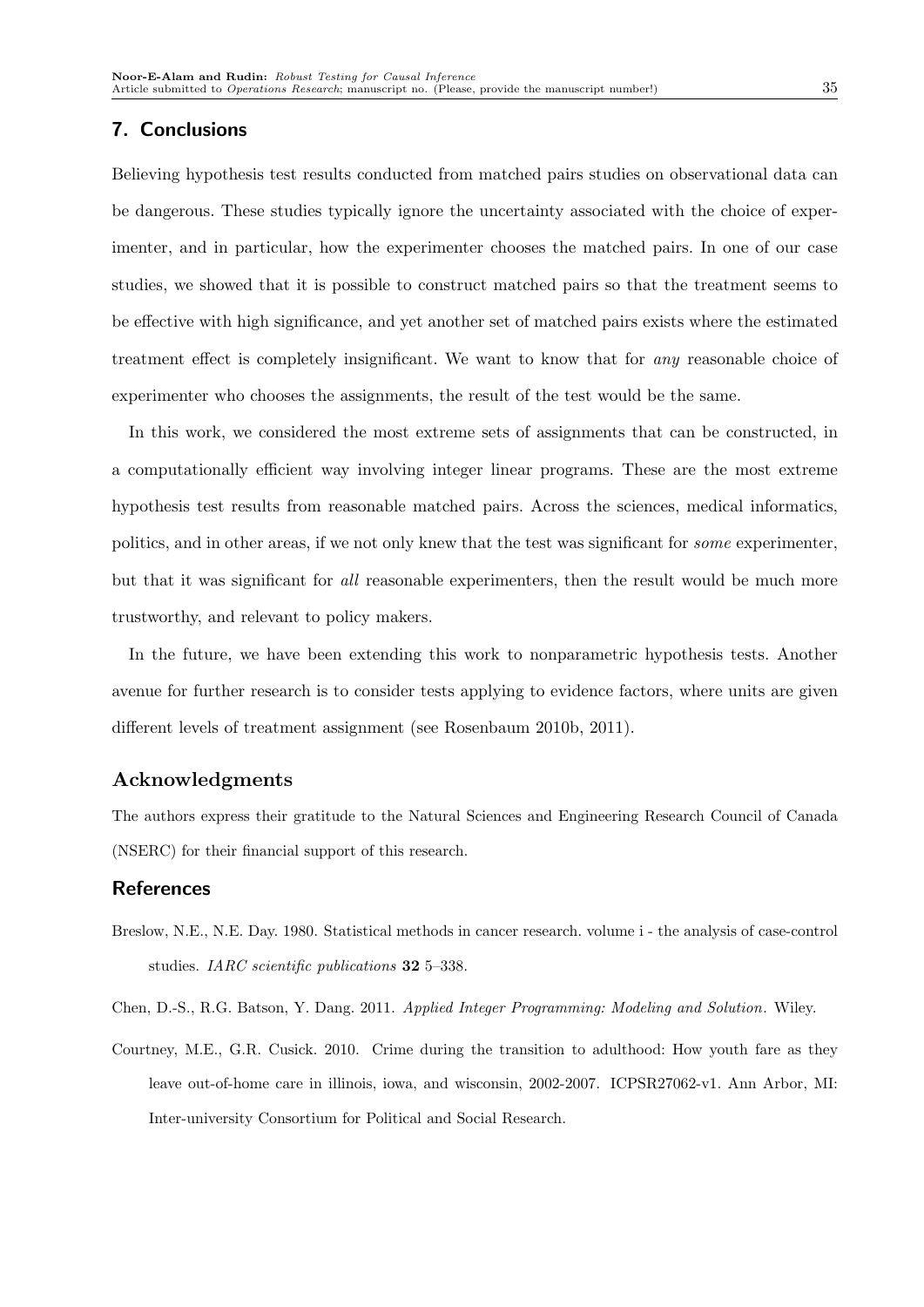- Dehejia, R.H., S. Wahba. 1999. Causal effects in nonexperimental studies: Reevaluating the evaluation of training programs. Journal of the American Statistical Association 94(448) 1053–1062.
- Dehejia, R.H., S. Wahba. 2002. Propensity score-matching methods for nonexperimental causal studies. Review of Economics and Statistics 84(1) 151–161.
- Fanaee-T, Hadi, Joao Gama. 2014. Event labeling combining ensemble detectors and background knowledge. Progress in Artificial Intelligence 2(2-3) 113–127.
- Fourer, R., D.M. Gay, B.W. Kernighan. 2002. Ampl: A modeling language for mathematical programming. Duxbury Press, Cole Publishing Co.
- Hansen, Ben B. 2004. Full matching in an observational study of coaching for the SAT. Journal of the American Statistical Association 99 609–618.
- Hansen, Ben B., S. Olsen Klopfer. 2006. Optimal full matching and related designs via network flows. Journal of Computational and Graphical Statistics 15(3) 609–627.
- Ho, Daniel E., Kosuke Imai, Gary King, Elizabeth A. Stuart. 2007. Matching as nonparametric preprocessing for reducing model dependence in parametric causal inference. Political Analysis 15(3 (Summer)) 199–236.
- Holland, Paul W. 1986. Statistics and causal inference. Journal of the American Statistical Association 81(396) 945–960.
- Hosmer, D.W., S. Lemeshow, R.X. Sturdivant. 2013. Applied Logistic Regression: Third Edition.. John Wiley and Sons Inc.
- ILOG. 2007. Cplex 11.0 user's manual. ILOG, Inc.
- Lalonde, R. 1986. Evaluating the econometric evaluations of training programs. American Economic Review 76(4) 604–620.
- Morgan, Stephen L., Christopher Winship. 2007. Counterfactuals and Causal Inference: Methods and Principles for Social Research. Cambridge University Press.
- Noor-E-Alam, M., A. Mah, J. Doucette. 2012. Integer linear programming models for grid-based light post location problem. European Journal of Operational Research 222(1) 17–30.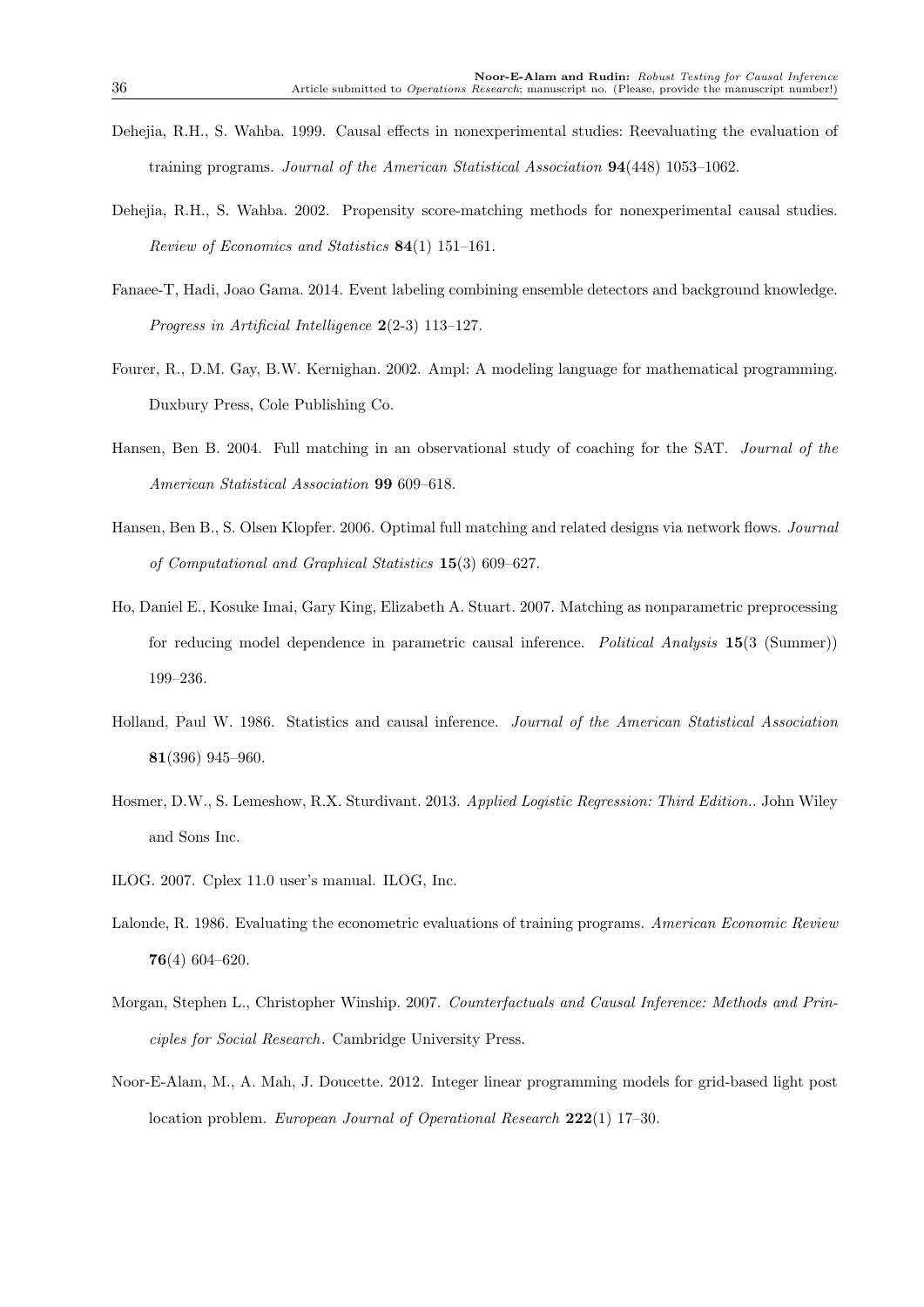Rosenbaum, P.R. 1989. Optimal matching for observational studies. Journal of the American Statistical Association 84 1024–1032.

Rosenbaum, P.R. 2010a. Design of Observational Studies. Springer, New York.

- Rosenbaum, P.R. 2010b. Evidence factors in observational studies. Biometrika 97(2) 333–345.
- Rosenbaum, P.R. 2011. Some approximate evidence factors in observational studies. Journal of the American Statistical Association 106(493) 285–295.
- Rubin, D.B. 2007. The design versus the analysis of observational studies for causal effects: Parallels with the design of randomized trials. Statistics in Medicine 26(1) 20–36.
- Rubin, D.B. 2008. For objective causal inference, design trumps analysis. Annals of Applied Statistics 2(3) 808–840.
- Rubin, Donald B. 1974. Estimating causal effects of treatments in randomized and nonrandomized studies. Journal of Educational Psychology 5(66) 688–701.
- Tamhane, A.C., D.D. Dunlop. 2000. Statistics and Data Analysis.. Prentice Hall, New Jersey.
- Winston, W.L., M. Venkataramanan. 2003. Introduction to Mathematical Programming, (4th ed.). Thomson (Chapter 9).
- Wolsey, L.A. 1998. *Integer Programming*. Wiley-Interscience, Series in Discrete Mathematics and Optimization, Toronto.
- Zubizarreta, J.R. 2012. Using mixed integer programming for matching in an observational study of kidney failure after surgery. Journal of the American Statistical Association 107(500) 1360–1371.
- Zubizarreta, J.R., R.D. Paredes, P.R. Rosenbaum. 2014. Matching for balance, pairing for heterogeneity in an observational study of the effectiveness of for-profit and not-for-profit high schools in chile. The Annals of Applied Statistics 8(1) 204–231.
- Zubizarreta, J.R., D.S. Small, N.K. Goyal, S. Lorch, P.R. Rosenbaum. 2013. Stronger instruments via integer programming in an observational study of late preterm birth outcomes. Annals of Applied Statistics  $7(1)$  25–50.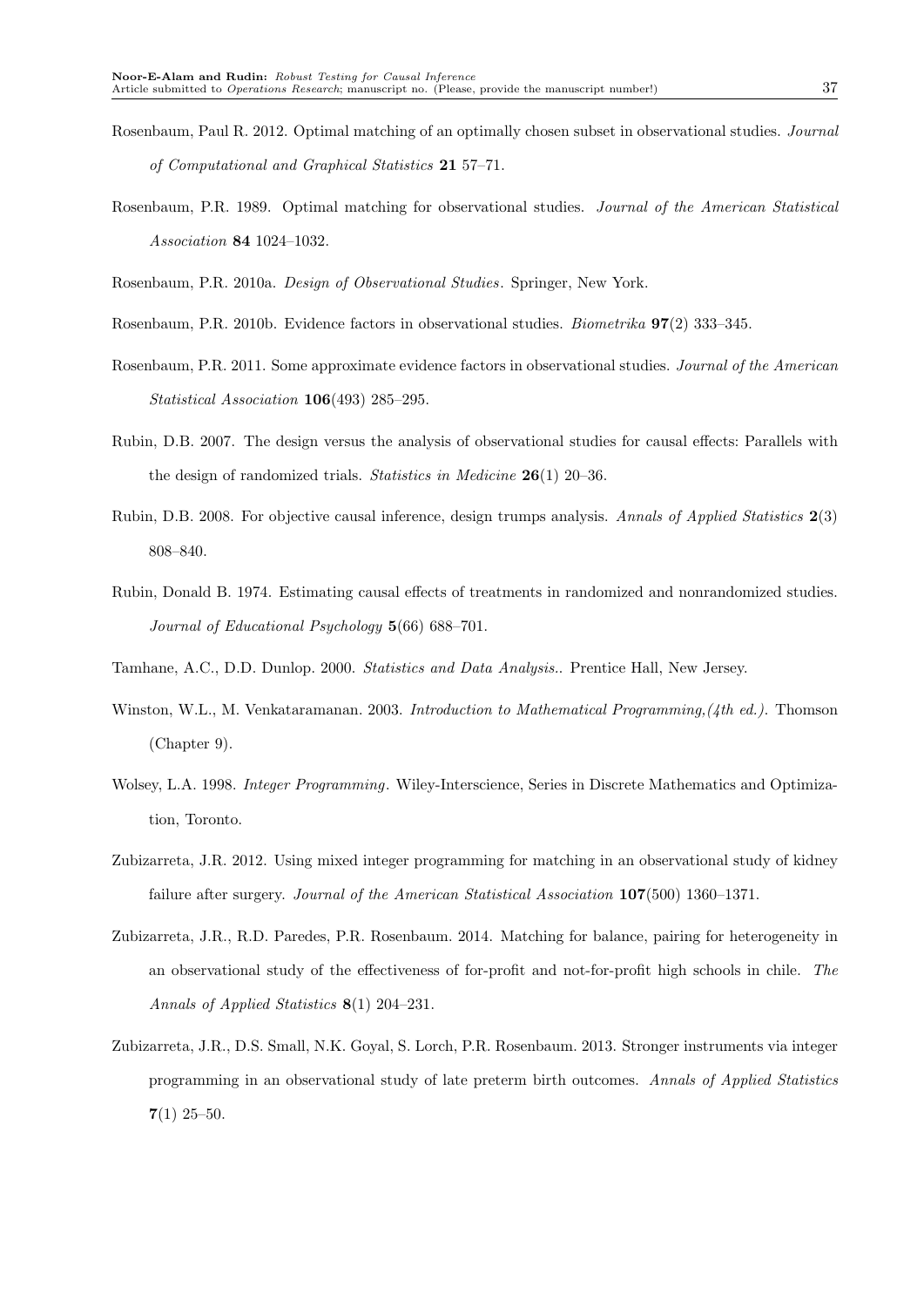## 8. Supplement A

### 8.1. Integer Linear Programming Basics

ILP techniques have become practical for many large-scale problems over the past decade, due to a combination of increased processor speeds and better ILP solvers. Any type of logical condition can be encoded as linear constraints in an ILP formulation with binary or integer variables. Consider two binary variables  $x \in \{0,1\}$  and  $y \in \{0,1\}$ . The logical condition "if  $y = 0$  then  $x = 0$ " can be simply encoded as

$$
x \le y.
$$

Note that this condition imposes no condition on x when  $y = 1$ . Translating if-then constraints into linear constraints can sometimes be more complicated; suppose, we would like to encode the logical condition that if a function  $f(w)$  is greater than 0, then another function  $g(w)$  is greater or equal to 0. We can use the following two linear equations to do this, where  $\theta$  is a binary variable and M is a positive number that is larger than the maximum values of both  $f$  and  $g$ :

$$
-g(w) \le M\theta
$$
  

$$
f(w) \le M(1-\theta).
$$

In order for  $f(w)$  to be positive, then  $\theta$  must be 0, in which case,  $g(w)$  is then restricted to be positive. If  $f(w)$  is negative,  $\theta$  must be 0, in which case no restriction is placed on the sign of  $g(w)$ . (See for instance the textbook of Winston and Venkataramanan (2003), for more examples of if-then constraints).

ILP can capture other types of logical statements as well. Suppose we would like to incorporate a restriction such that the integer variable  $S_i$  takes a value of K only if  $i = t$ , and 0 otherwise. The following four if-then constraints can be used to express this statement, where  $\lambda_1$  and  $\lambda_2$  are binary variables:

$$
\lambda_1 = 1 \text{ if } i+1 > t
$$